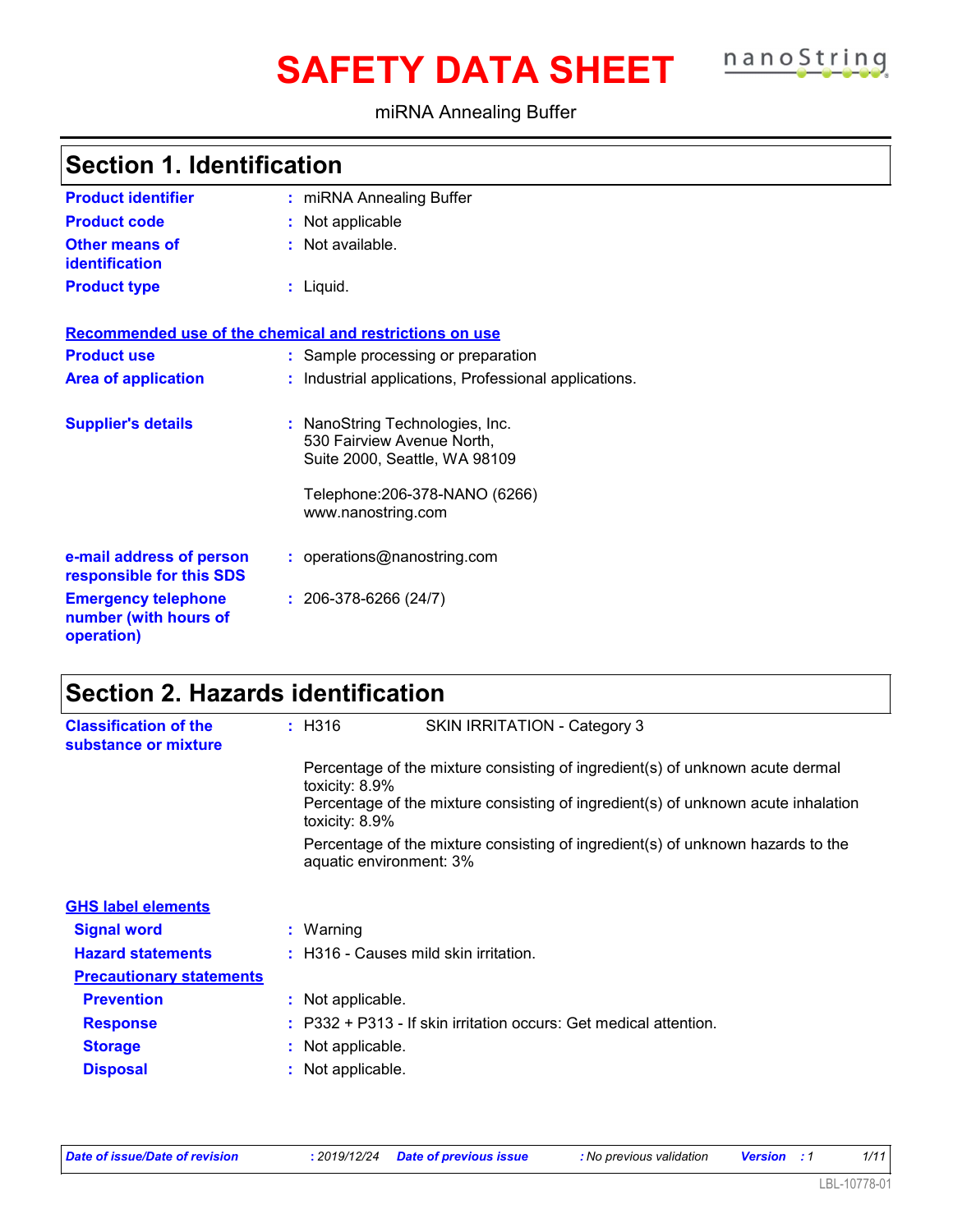### **Section 2. Hazards identification**

**Other hazards which do not :** None known. **result in classification**

# **Section 3. Composition/information on ingredients**

| Substance/mixture     | : Mixture        |
|-----------------------|------------------|
| <b>Other means of</b> | : Not available. |
| <b>identification</b> |                  |

#### **CAS number/other identifiers**

| <b>CAS number</b> | : Not applicable.      |               |                          |
|-------------------|------------------------|---------------|--------------------------|
| <b>EC</b> number  | $:$ Mixture.           |               |                          |
|                   | <b>Ingredient name</b> | $\frac{9}{6}$ | $c\prime$                |
| Component B       |                        | ≤6.6          |                          |
| Component A       |                        | -≤3           | $\overline{\phantom{0}}$ |

**There are no additional ingredients present which, within the current knowledge of the supplier and in the concentrations applicable, are classified as hazardous to health or the environment and hence require reporting in this section.**

**Ingredient name % CAS number**

**Occupational exposure limits, if available, are listed in Section 8.**

### **Section 4. First aid measures**

#### **Description of necessary first aid measures**

| <b>Eye contact</b>  | : Immediately flush eyes with plenty of water, occasionally lifting the upper and lower<br>eyelids. Check for and remove any contact lenses. Continue to rinse for at least 10<br>minutes. If irritation persists, get medical attention.                                                                                                                                                                                                                                                                                                                                                                                                                                                                                                                                                                                  |
|---------------------|----------------------------------------------------------------------------------------------------------------------------------------------------------------------------------------------------------------------------------------------------------------------------------------------------------------------------------------------------------------------------------------------------------------------------------------------------------------------------------------------------------------------------------------------------------------------------------------------------------------------------------------------------------------------------------------------------------------------------------------------------------------------------------------------------------------------------|
| <b>Inhalation</b>   | Remove victim to fresh air and keep at rest in a position comfortable for breathing.<br>If not breathing, if breathing is irregular or if respiratory arrest occurs, provide<br>artificial respiration or oxygen by trained personnel. It may be dangerous to the<br>person providing aid to give mouth-to-mouth resuscitation. Get medical attention if<br>adverse health effects persist or are severe. If unconscious, place in recovery<br>position and get medical attention immediately. Maintain an open airway. Loosen<br>tight clothing such as a collar, tie, belt or waistband. In case of inhalation of<br>decomposition products in a fire, symptoms may be delayed. The exposed person<br>may need to be kept under medical surveillance for 48 hours.                                                       |
| <b>Skin contact</b> | : Flush contaminated skin with plenty of water. Remove contaminated clothing and<br>shoes. Continue to rinse for at least 10 minutes. Get medical attention if adverse<br>health effects persist or are severe. Wash clothing before reuse. Clean shoes<br>thoroughly before reuse.                                                                                                                                                                                                                                                                                                                                                                                                                                                                                                                                        |
| <b>Ingestion</b>    | Wash out mouth with water. Remove dentures if any. Remove victim to fresh air<br>and keep at rest in a position comfortable for breathing. If material has been<br>swallowed and the exposed person is conscious, give small quantities of water to<br>drink. Stop if the exposed person feels sick as vomiting may be dangerous. Do not<br>induce vomiting unless directed to do so by medical personnel. If vomiting occurs,<br>the head should be kept low so that vomit does not enter the lungs. Get medical<br>attention if adverse health effects persist or are severe. Never give anything by<br>mouth to an unconscious person. If unconscious, place in recovery position and get<br>medical attention immediately. Maintain an open airway. Loosen tight clothing such<br>as a collar, tie, belt or waistband. |

#### **Most important symptoms/effects, acute and delayed Potential acute health effects**

| Date of issue/Date of revision | : 2019/12/24 Date of previous issue | No previous validation <b>Version</b> : 1 |  | 2/11 |
|--------------------------------|-------------------------------------|-------------------------------------------|--|------|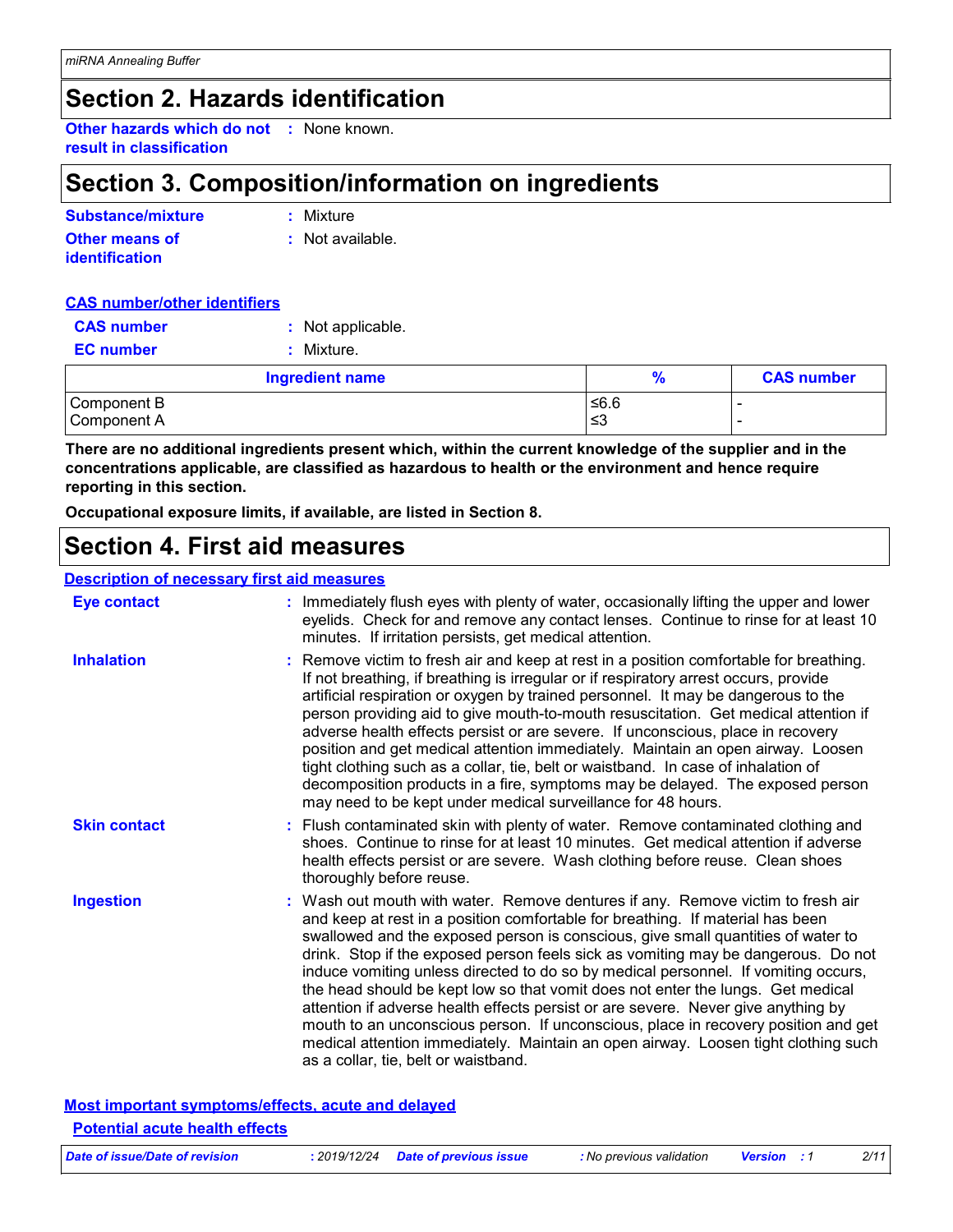### **Section 4. First aid measures**

| 00000011 TI I II OL UIU IIIVUUUI VU |                                                                                                                                                                               |
|-------------------------------------|-------------------------------------------------------------------------------------------------------------------------------------------------------------------------------|
| <b>Eye contact</b>                  | : No known significant effects or critical hazards.                                                                                                                           |
| <b>Inhalation</b>                   | : No known significant effects or critical hazards.                                                                                                                           |
| <b>Skin contact</b>                 | : Causes mild skin irritation.                                                                                                                                                |
| <b>Ingestion</b>                    | : No known significant effects or critical hazards.                                                                                                                           |
| <b>Over-exposure signs/symptoms</b> |                                                                                                                                                                               |
| <b>Eye contact</b>                  | : Adverse symptoms may include the following:<br>pain or irritation<br>watering<br>redness                                                                                    |
| <b>Inhalation</b>                   | : No specific data.                                                                                                                                                           |
| <b>Skin contact</b>                 | : Adverse symptoms may include the following:<br>irritation<br>redness                                                                                                        |
| <b>Ingestion</b>                    | : No specific data.                                                                                                                                                           |
|                                     | Indication of immediate medical attention and special treatment needed, if necessary                                                                                          |
| <b>Notes to physician</b>           | : In case of inhalation of decomposition products in a fire, symptoms may be delayed.<br>The exposed person may need to be kept under medical surveillance for 48 hours.      |
| <b>Specific treatments</b>          | : No specific treatment.                                                                                                                                                      |
| <b>Protection of first-aiders</b>   | : No action shall be taken involving any personal risk or without suitable training. It<br>may be dangerous to the person providing aid to give mouth-to-mouth resuscitation. |

#### **See toxicological information (Section 11)**

### **Section 5. Firefighting measures**

| <b>Extinguishing media</b>                               |                                                                                                                                                                                                     |
|----------------------------------------------------------|-----------------------------------------------------------------------------------------------------------------------------------------------------------------------------------------------------|
| <b>Suitable extinguishing</b><br>media                   | : Use an extinguishing agent suitable for the surrounding fire.                                                                                                                                     |
| <b>Unsuitable extinguishing</b><br>media                 | : Do not use water jet.                                                                                                                                                                             |
| <b>Specific hazards arising</b><br>from the chemical     | : In a fire or if heated, a pressure increase will occur and the container may burst.                                                                                                               |
| <b>Hazardous thermal</b><br>decomposition products       | : Decomposition products may include the following materials:<br>carbon dioxide<br>carbon monoxide<br>nitrogen oxides<br>halogenated compounds<br>metal oxide/oxides                                |
| <b>Special protective actions</b><br>for fire-fighters   | : Promptly isolate the scene by removing all persons from the vicinity of the incident if<br>there is a fire. No action shall be taken involving any personal risk or without<br>suitable training. |
| <b>Special protective</b><br>equipment for fire-fighters | : Fire-fighters should wear appropriate protective equipment and self-contained<br>breathing apparatus (SCBA) with a full face-piece operated in positive pressure<br>mode.                         |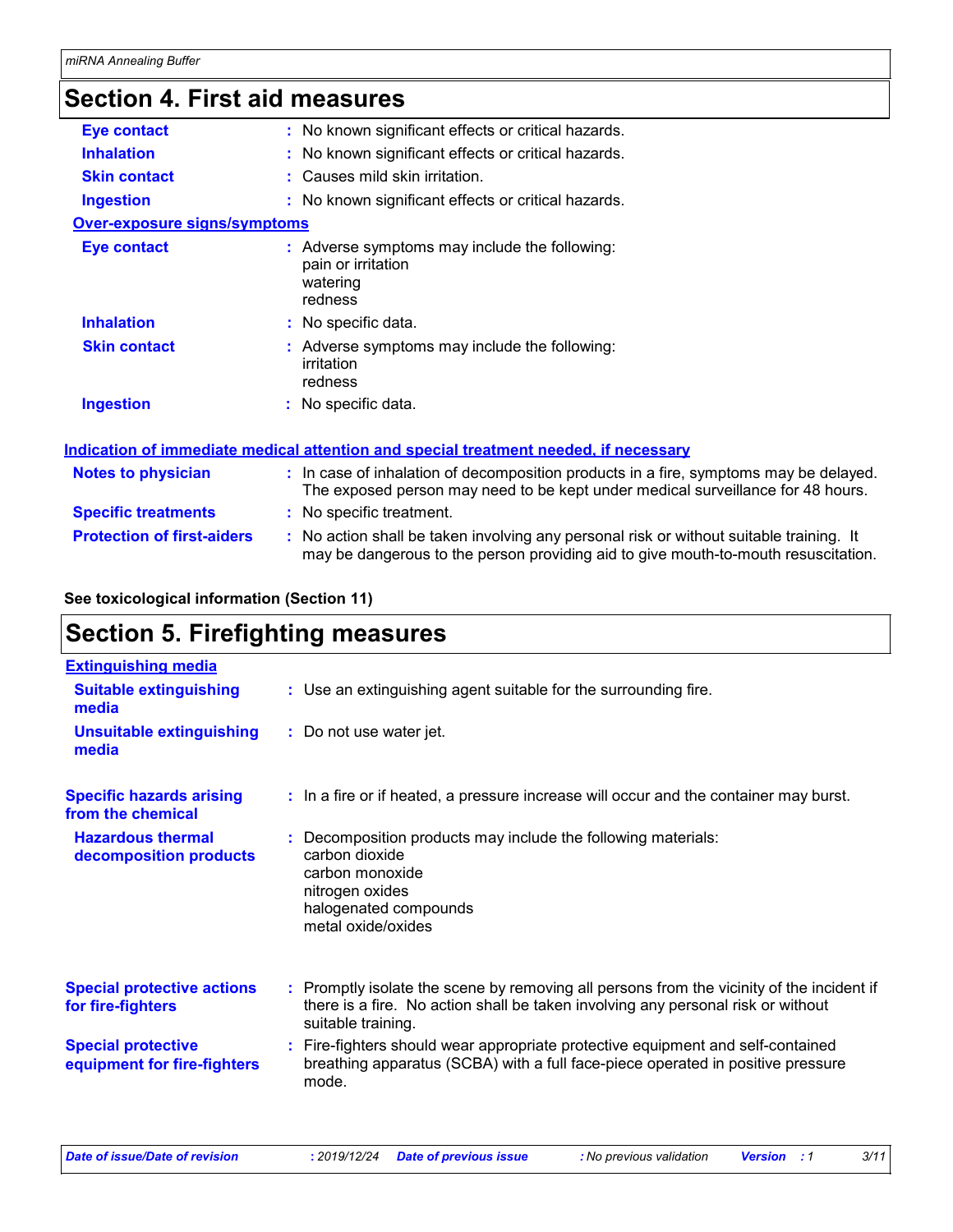### **Section 6. Accidental release measures**

|                                                      | <b>Personal precautions, protective equipment and emergency procedures</b>                                                                                                                                                                                                                                                                                                                                                                                                                                                                                                                                                                                                                                        |
|------------------------------------------------------|-------------------------------------------------------------------------------------------------------------------------------------------------------------------------------------------------------------------------------------------------------------------------------------------------------------------------------------------------------------------------------------------------------------------------------------------------------------------------------------------------------------------------------------------------------------------------------------------------------------------------------------------------------------------------------------------------------------------|
| For non-emergency<br>personnel                       | : No action shall be taken involving any personal risk or without suitable training.<br>Evacuate surrounding areas. Keep unnecessary and unprotected personnel from<br>entering. Do not touch or walk through spilt material. Avoid breathing vapour or<br>mist. Provide adequate ventilation. Wear appropriate respirator when ventilation is<br>inadequate. Put on appropriate personal protective equipment.                                                                                                                                                                                                                                                                                                   |
| For emergency responders :                           | If specialised clothing is required to deal with the spillage, take note of any<br>information in Section 8 on suitable and unsuitable materials. See also the<br>information in "For non-emergency personnel".                                                                                                                                                                                                                                                                                                                                                                                                                                                                                                   |
| <b>Environmental precautions</b>                     | : Avoid dispersal of spilt material and runoff and contact with soil, waterways, drains<br>and sewers. Inform the relevant authorities if the product has caused environmental<br>pollution (sewers, waterways, soil or air).                                                                                                                                                                                                                                                                                                                                                                                                                                                                                     |
| Methods and material for containment and cleaning up |                                                                                                                                                                                                                                                                                                                                                                                                                                                                                                                                                                                                                                                                                                                   |
| <b>Small spill</b>                                   | : Stop leak if without risk. Move containers from spill area. Dilute with water and mop<br>up if water-soluble. Alternatively, or if water-insoluble, absorb with an inert dry<br>material and place in an appropriate waste disposal container. Dispose of via a<br>licensed waste disposal contractor.                                                                                                                                                                                                                                                                                                                                                                                                          |
| <b>Large spill</b>                                   | : Stop leak if without risk. Move containers from spill area. Approach the release<br>from upwind. Prevent entry into sewers, water courses, basements or confined<br>areas. Wash spillages into an effluent treatment plant or proceed as follows.<br>Contain and collect spillage with non-combustible, absorbent material e.g. sand,<br>earth, vermiculite or diatomaceous earth and place in container for disposal<br>according to local regulations (see Section 13). Dispose of via a licensed waste<br>disposal contractor. Contaminated absorbent material may pose the same hazard<br>as the spilt product. Note: see Section 1 for emergency contact information and<br>Section 13 for waste disposal. |

# **Section 7. Handling and storage**

| <b>Precautions for safe handling</b>                                      |                                                                                                                                                                                                                                                                                                                                                                                                                                                                            |
|---------------------------------------------------------------------------|----------------------------------------------------------------------------------------------------------------------------------------------------------------------------------------------------------------------------------------------------------------------------------------------------------------------------------------------------------------------------------------------------------------------------------------------------------------------------|
| <b>Protective measures</b>                                                | : Put on appropriate personal protective equipment (see Section 8). Do not ingest.<br>Avoid contact with eyes, skin and clothing. Avoid breathing vapour or mist. Keep in<br>the original container or an approved alternative made from a compatible material,<br>kept tightly closed when not in use. Empty containers retain product residue and<br>can be hazardous. Do not reuse container.                                                                           |
| <b>Advice on general</b><br>occupational hygiene                          | : Eating, drinking and smoking should be prohibited in areas where this material is<br>handled, stored and processed. Workers should wash hands and face before<br>eating, drinking and smoking. Remove contaminated clothing and protective<br>equipment before entering eating areas. See also Section 8 for additional<br>information on hygiene measures.                                                                                                              |
| <b>Conditions for safe storage,</b><br>including any<br>incompatibilities | : Store in accordance with local regulations. Keep container tightly closed and store at<br>recommended temperature. Keep container tightly closed and sealed until ready for<br>use. Containers that have been opened must be carefully resealed and kept upright<br>to prevent leakage. Do not store in unlabelled containers. Use appropriate<br>containment to avoid environmental contamination. See Section 10 for incompatible<br>materials before handling or use. |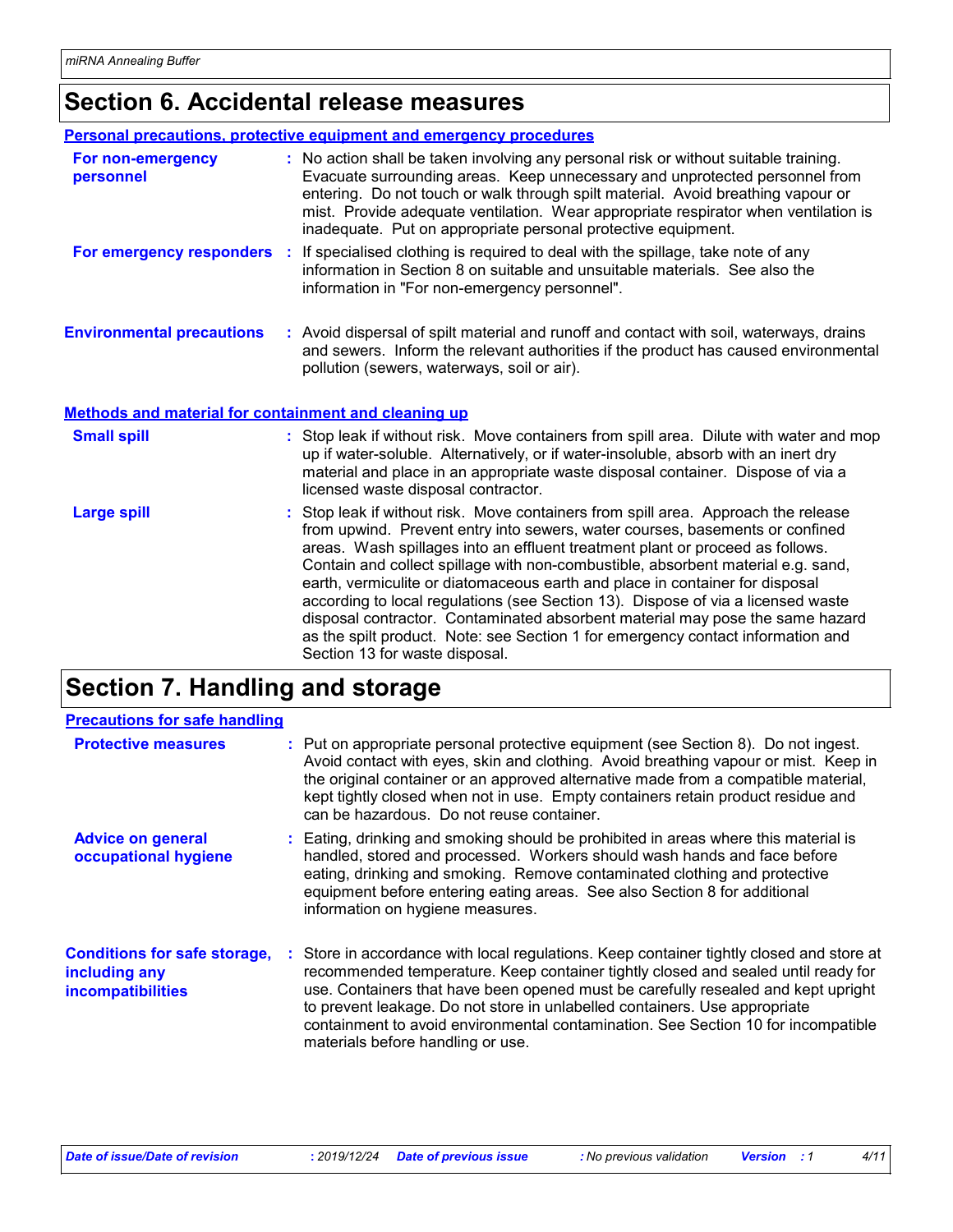### **Section 8. Exposure controls/personal protection**

#### **Control parameters**

#### **Occupational exposure limits**

No exposure limit value known.

| <b>Appropriate engineering</b><br>controls       | : Good general ventilation should be sufficient to control worker exposure to airborne<br>contaminants.                                                                                                                                                                                                                                                                                                                                                                                                                                                                                                                   |
|--------------------------------------------------|---------------------------------------------------------------------------------------------------------------------------------------------------------------------------------------------------------------------------------------------------------------------------------------------------------------------------------------------------------------------------------------------------------------------------------------------------------------------------------------------------------------------------------------------------------------------------------------------------------------------------|
| <b>Environmental exposure</b><br><b>controls</b> | : Emissions from ventilation or work process equipment should be checked to ensure<br>they comply with the requirements of environmental protection legislation. In some<br>cases, fume scrubbers, filters or engineering modifications to the process<br>equipment will be necessary to reduce emissions to acceptable levels.                                                                                                                                                                                                                                                                                           |
| <b>Individual protection measures</b>            |                                                                                                                                                                                                                                                                                                                                                                                                                                                                                                                                                                                                                           |
| <b>Hygiene measures</b>                          | : Wash hands, forearms and face thoroughly after handling chemical products, before<br>eating, smoking and using the lavatory and at the end of the working period.<br>Appropriate techniques should be used to remove potentially contaminated clothing.<br>Wash contaminated clothing before reusing. Ensure that eyewash stations and<br>safety showers are close to the workstation location.                                                                                                                                                                                                                         |
| <b>Eye/face protection</b>                       | Safety eyewear complying with an approved standard should be used when a risk<br>assessment indicates this is necessary to avoid exposure to liquid splashes, mists,<br>gases or dusts. If contact is possible, the following protection should be worn,<br>unless the assessment indicates a higher degree of protection: chemical splash<br>goggles.                                                                                                                                                                                                                                                                    |
| <b>Skin protection</b>                           |                                                                                                                                                                                                                                                                                                                                                                                                                                                                                                                                                                                                                           |
| <b>Hand protection</b>                           | : Chemical-resistant, impervious gloves complying with an approved standard should<br>be worn at all times when handling chemical products if a risk assessment indicates<br>this is necessary. Considering the parameters specified by the glove manufacturer,<br>check during use that the gloves are still retaining their protective properties. It<br>should be noted that the time to breakthrough for any glove material may be<br>different for different glove manufacturers. In the case of mixtures, consisting of<br>several substances, the protection time of the gloves cannot be accurately<br>estimated. |
| <b>Body protection</b>                           | : Personal protective equipment for the body should be selected based on the task<br>being performed and the risks involved and should be approved by a specialist<br>before handling this product.                                                                                                                                                                                                                                                                                                                                                                                                                       |
| <b>Other skin protection</b>                     | : Appropriate footwear and any additional skin protection measures should be<br>selected based on the task being performed and the risks involved and should be<br>approved by a specialist before handling this product.                                                                                                                                                                                                                                                                                                                                                                                                 |
| <b>Respiratory protection</b>                    | Based on the hazard and potential for exposure, select a respirator that meets the<br>appropriate standard or certification. Respirators must be used according to a<br>respiratory protection program to ensure proper fitting, training, and other important<br>aspects of use.                                                                                                                                                                                                                                                                                                                                         |

### **Section 9. Physical and chemical properties and safety characteristics**

| <b>Appearance</b>      |                  |
|------------------------|------------------|
| <b>Physical state</b>  | $:$ Liquid.      |
| <b>Colour</b>          | : Not available. |
| <b>Odour</b>           | : Odourless.     |
| <b>Odour threshold</b> | : Not available. |
|                        |                  |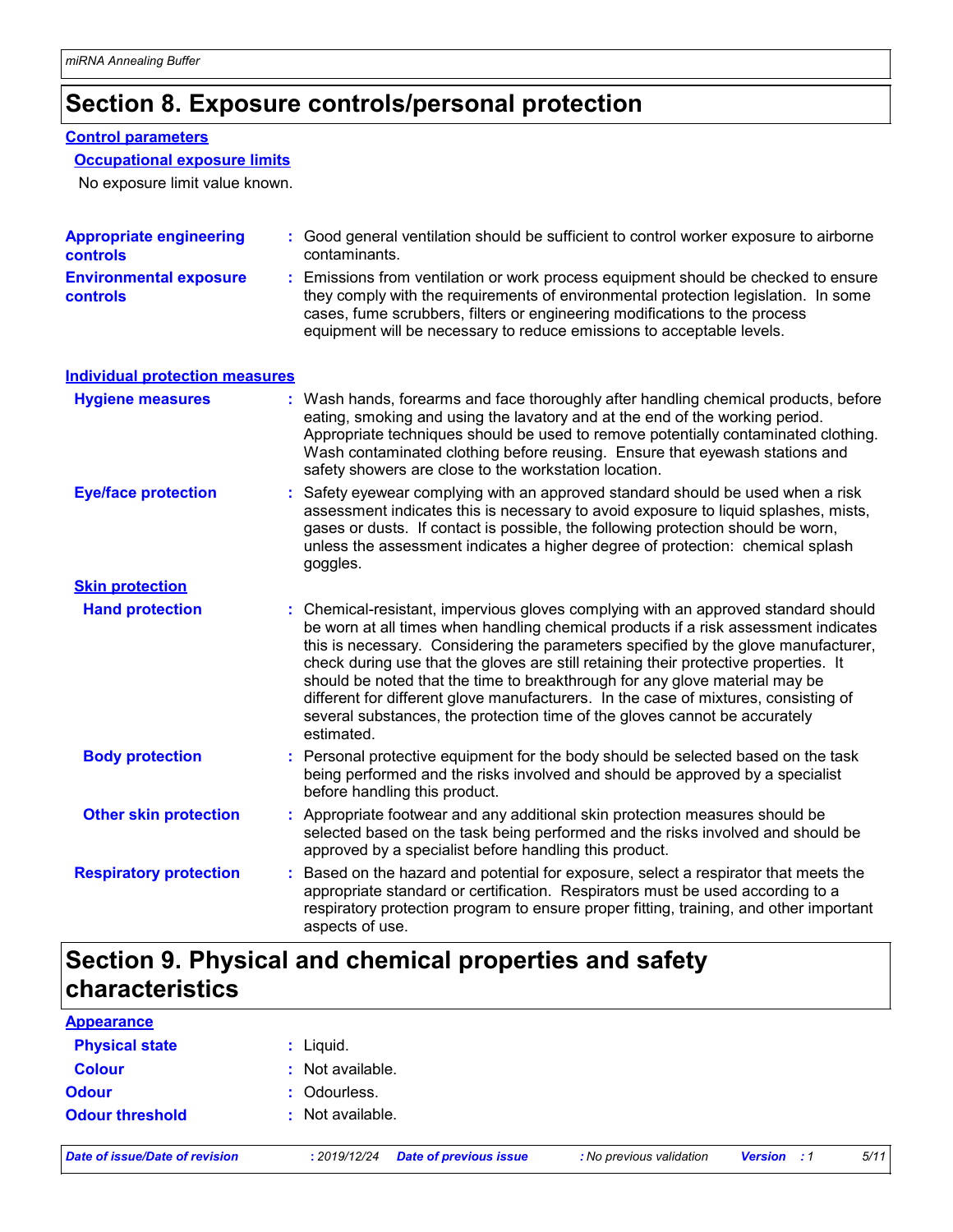### **Section 9. Physical and chemical properties and safety characteristics**

| рH                                                    | : 7                                                                    |
|-------------------------------------------------------|------------------------------------------------------------------------|
| <b>Melting point/freezing point</b>                   | : Not available.                                                       |
| <b>Boiling point</b>                                  | $:$ Not available.                                                     |
| <b>Flash point</b>                                    | $:$ Not available.                                                     |
| <b>Evaporation rate</b>                               | : Not available.                                                       |
| <b>Flammability</b>                                   | : Not applicable.                                                      |
| Lower and upper explosion<br>limit/flammability limit | : Not available.                                                       |
| <b>Vapour pressure</b>                                | : Not available.                                                       |
| <b>Relative vapour density</b>                        | : Not available.                                                       |
| <b>Relative density</b>                               | : Not available.                                                       |
| <b>Solubility</b>                                     | : Easily soluble in the following materials: cold water and hot water. |
| <b>Partition coefficient: n-</b><br>octanol/water     | : Not available.                                                       |
| <b>Auto-ignition temperature</b>                      | $:$ Not available.                                                     |
| <b>Decomposition temperature</b>                      | : Not available.                                                       |
| <b>Viscosity</b>                                      | $:$ Not available.                                                     |
| Flow time (ISO 2431)                                  | : Not available.                                                       |

# **Section 10. Stability and reactivity**

| <b>Reactivity</b>                                   | : No specific test data related to reactivity available for this product or its ingredients.                                                                                 |
|-----------------------------------------------------|------------------------------------------------------------------------------------------------------------------------------------------------------------------------------|
| <b>Chemical stability</b>                           | : The product is stable.                                                                                                                                                     |
| <b>Possibility of hazardous</b><br><b>reactions</b> | : Under normal conditions of storage and use, hazardous reactions will not occur.<br>Under normal conditions of storage and use, hazardous polymerisation will not<br>occur. |
| <b>Conditions to avoid</b>                          | : No specific data.                                                                                                                                                          |
| <b>Incompatible materials</b>                       | : Reactive or incompatible with the following materials: oxidizing materials.                                                                                                |
| <b>Hazardous decomposition</b><br><b>products</b>   | : Under normal conditions of storage and use, hazardous decomposition products<br>should not be produced.                                                                    |

# **Section 11. Toxicological information**

#### **Information on toxicological effects**

#### **Acute toxicity**

| <b>Product/ingredient name</b> | <b>Result</b> | <b>Species</b> | <b>Dose</b> | <b>Exposure</b> |
|--------------------------------|---------------|----------------|-------------|-----------------|
| Component B                    | LD50 Oral     | Rat            | 2600 mg/kg  |                 |
| I Component A                  | LD50 Oral     | Rat            | 5900 mg/kg  |                 |

*Date of issue/Date of revision* **:** *2019/12/24 Date of previous issue : No previous validation Version : 1 6/11*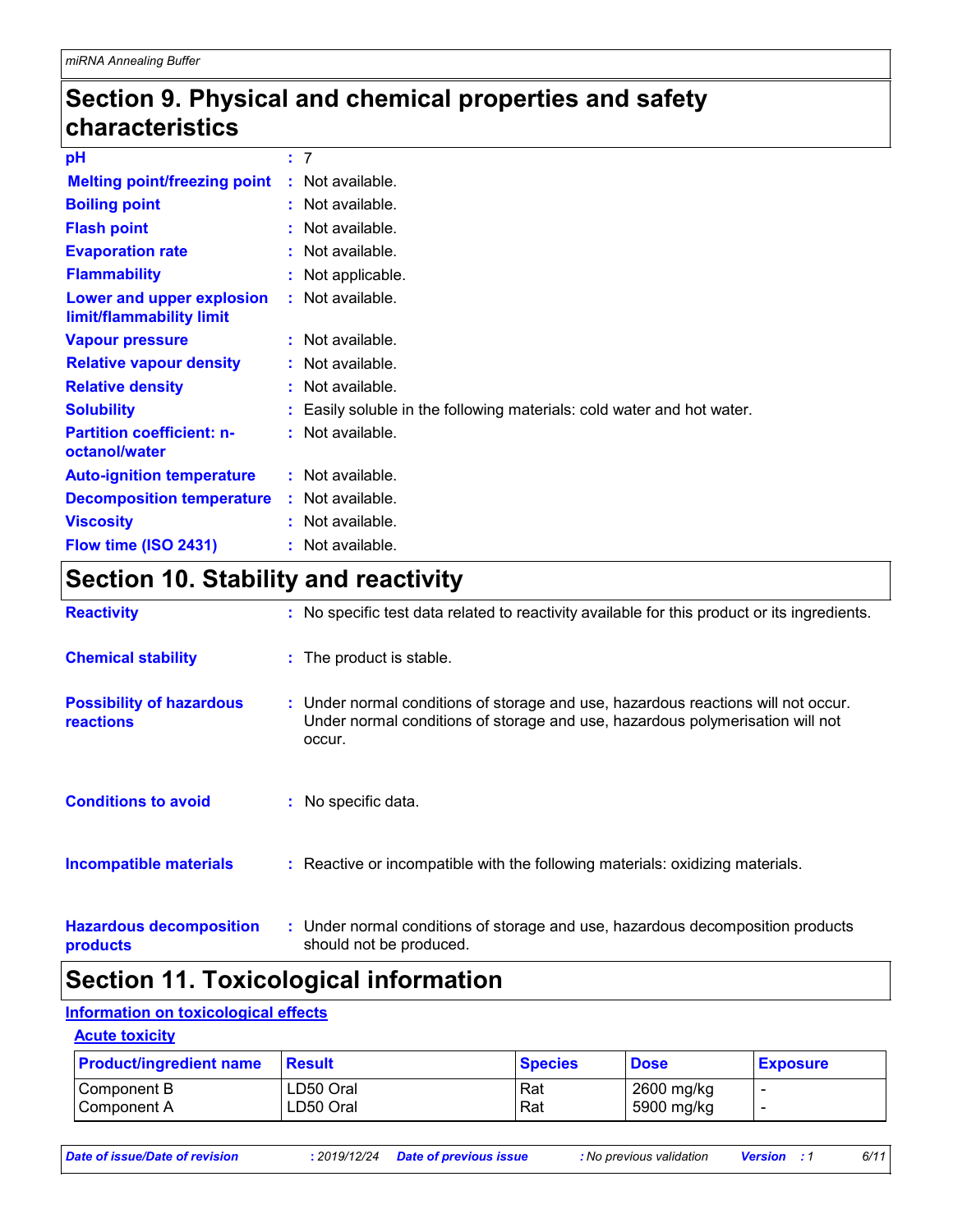# **Section 11. Toxicological information**

**Conclusion/Summary :** Not available.

**Irritation/Corrosion**

| <b>Product/ingredient name</b>                          | <b>Result</b>                                      | <b>Species</b>   | <b>Score</b> | <b>Exposure</b>      | <b>Observation</b> |
|---------------------------------------------------------|----------------------------------------------------|------------------|--------------|----------------------|--------------------|
| Component B                                             | Eyes - Mild irritant                               | Rabbit           |              | 24 hours 500         |                    |
| Component A                                             | Skin - Moderate irritant<br>Skin - Severe irritant | Rabbit<br>Rabbit |              | mg<br>25 %<br>500 mg |                    |
| <b>Conclusion/Summary</b>                               |                                                    |                  |              |                      |                    |
| <b>Skin</b>                                             | : Not available.                                   |                  |              |                      |                    |
| <b>Eyes</b>                                             | : Not available.                                   |                  |              |                      |                    |
| <b>Respiratory</b>                                      | : Not available.                                   |                  |              |                      |                    |
| <b>Sensitisation</b>                                    |                                                    |                  |              |                      |                    |
| <b>Conclusion/Summary</b>                               |                                                    |                  |              |                      |                    |
| <b>Skin</b>                                             | : Not available.                                   |                  |              |                      |                    |
| <b>Respiratory</b>                                      | : Not available.                                   |                  |              |                      |                    |
| <b>Mutagenicity</b>                                     |                                                    |                  |              |                      |                    |
| <b>Conclusion/Summary</b>                               | : Not available.                                   |                  |              |                      |                    |
| <b>Carcinogenicity</b>                                  |                                                    |                  |              |                      |                    |
| <b>Conclusion/Summary</b>                               | : Not available.                                   |                  |              |                      |                    |
| <b>Reproductive toxicity</b>                            |                                                    |                  |              |                      |                    |
| <b>Conclusion/Summary</b>                               | : Not available.                                   |                  |              |                      |                    |
| <b>Teratogenicity</b>                                   |                                                    |                  |              |                      |                    |
| <b>Conclusion/Summary</b>                               | : Not available.                                   |                  |              |                      |                    |
| <b>Specific target organ toxicity (single exposure)</b> |                                                    |                  |              |                      |                    |

| <b>Name</b> | <b>Category</b> | <b>Route of</b><br>exposure | <b>Target organs</b>            |
|-------------|-----------------|-----------------------------|---------------------------------|
| Component A | Category 3      | Not applicable.             | Respiratory tract<br>irritation |

#### **Specific target organ toxicity (repeated exposure)**

Not available.

#### **Aspiration hazard**

Not available.

#### **Information on likely routes** : Routes of entry anticipated: Oral, Dermal, Inhalation.

**of exposure**

| <b>Eye contact</b>  | : No known significant effects or critical hazards. |
|---------------------|-----------------------------------------------------|
| <b>Inhalation</b>   | : No known significant effects or critical hazards. |
| <b>Skin contact</b> | : Causes mild skin irritation.                      |
| <b>Ingestion</b>    | : No known significant effects or critical hazards. |

#### **Symptoms related to the physical, chemical and toxicological characteristics**

*Date of issue/Date of revision* **:** *2019/12/24 Date of previous issue : No previous validation Version : 1 7/11*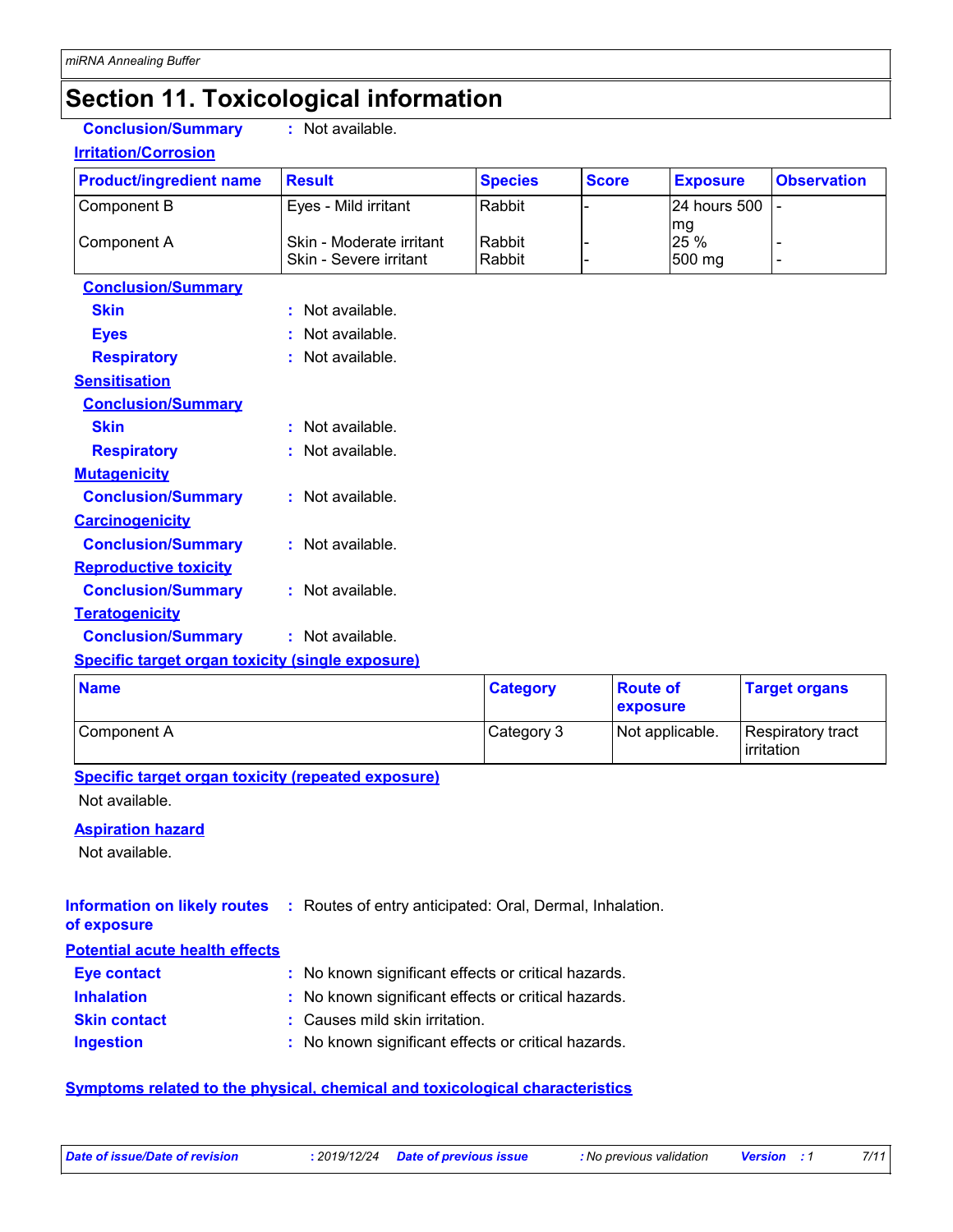# **Section 11. Toxicological information**

| <b>Eye contact</b>  | : Adverse symptoms may include the following:<br>pain or irritation<br>watering<br>redness |
|---------------------|--------------------------------------------------------------------------------------------|
| <b>Inhalation</b>   | : No specific data.                                                                        |
| <b>Skin contact</b> | : Adverse symptoms may include the following:<br>irritation<br>redness                     |
| <b>Ingestion</b>    | : No specific data.                                                                        |

|                                              | Delayed and immediate effects as well as chronic effects from short and long-term exposure |
|----------------------------------------------|--------------------------------------------------------------------------------------------|
| <b>Short term exposure</b>                   |                                                                                            |
| <b>Potential immediate</b><br><b>effects</b> | $:$ Not available.                                                                         |
| <b>Potential delayed effects</b>             | : Not available.                                                                           |
| <b>Long term exposure</b>                    |                                                                                            |
| <b>Potential immediate</b><br><b>effects</b> | $:$ Not available.                                                                         |
| <b>Potential delayed effects</b>             | $:$ Not available.                                                                         |
| <b>Potential chronic health effects</b>      |                                                                                            |
| <b>Conclusion/Summary</b>                    | : Not available.                                                                           |
| <b>General</b>                               | : No known significant effects or critical hazards.                                        |
| <b>Carcinogenicity</b>                       | : No known significant effects or critical hazards.                                        |
| <b>Mutagenicity</b>                          | : No known significant effects or critical hazards.                                        |
| <b>Teratogenicity</b>                        | : No known significant effects or critical hazards.                                        |
| <b>Developmental effects</b>                 | : No known significant effects or critical hazards.                                        |
| <b>Fertility effects</b>                     | : No known significant effects or critical hazards.                                        |
|                                              |                                                                                            |

#### **Numerical measures of toxicity**

#### **Acute toxicity estimates**

| <b>Product/ingredient name</b> | Oral (mg/<br>kg) | <b>Dermal</b><br>(mg/kg) | <b>Inhalation</b><br>(gases)<br>(ppm) | <b>Inhalation</b><br>(vapours)<br>(mg/l) | <b>Inhalation</b><br><b>dusts</b><br>and mists)<br>(mg/l) |
|--------------------------------|------------------|--------------------------|---------------------------------------|------------------------------------------|-----------------------------------------------------------|
| miRNA Annealing Buffer         | 44130            | N/A                      | N/A                                   | N/A                                      | N/A                                                       |
| Component B                    | 2600             | N/A                      | N/A                                   | N/A                                      | N/A                                                       |
| Component A                    | 5900             | N/A                      | N/A                                   | N/A                                      | N/A                                                       |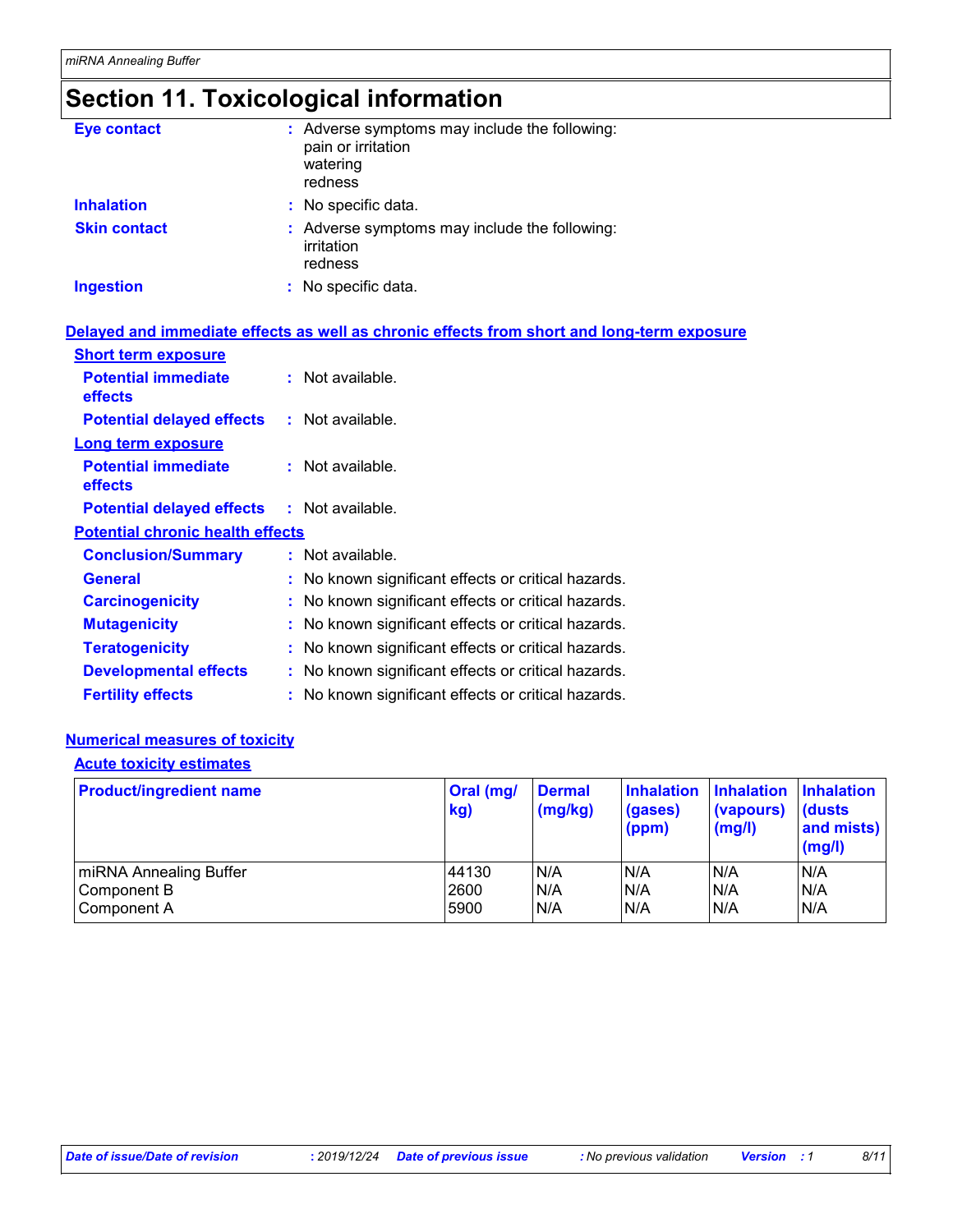# **Section 12. Ecological information**

#### **Toxicity**

| <b>Product/ingredient name</b> | <b>Result</b>                       | <b>Species</b>                               | <b>Exposure</b> |
|--------------------------------|-------------------------------------|----------------------------------------------|-----------------|
| Component B                    | Acute EC50 1337000 µg/l Fresh water | Algae - Navicula seminulum                   | 96 hours        |
|                                | Acute EC50 9.24 g/L Fresh water     | Algae - Desmodesmus<br>subspicatus           | 72 hours        |
|                                | Acute EC50 83000 µg/l Fresh water   | Daphnia - Daphnia magna                      | 48 hours        |
|                                | Acute LC50 9.68 mg/l Fresh water    | Crustaceans - Pseudosida<br>ramosa - Neonate | 48 hours        |
|                                | Acute LC50 880 mg/l Fresh water     | Fish - Pimephales promelas                   | 96 hours        |
| <b>Conclusion/Summary</b>      | Not available.                      |                                              |                 |

#### **Persistence and degradability**

| <b>Conclusion/Summary</b>      | Not available.           |                   |                         |
|--------------------------------|--------------------------|-------------------|-------------------------|
| <b>Product/ingredient name</b> | <b>Aquatic half-life</b> | <b>Photolysis</b> | <b>Biodegradability</b> |
| l Component B                  |                          |                   | Readily                 |

#### **Bioaccumulative potential**

| <b>Product/ingredient name</b> | $\mathsf{LogP}_\mathsf{ow}$ | <b>BCF</b><br>יטם | <b>Potential</b> |
|--------------------------------|-----------------------------|-------------------|------------------|
| Component A                    | ົດ ລ4<br>. د.∠∹             |                   | low              |

#### **Mobility in soil**

**Soil/water partition coefficient (Koc) :** Not available.

**Other adverse effects** : No known significant effects or critical hazards.

### **Section 13. Disposal considerations**

**Disposal methods :**

The generation of waste should be avoided or minimised wherever possible. Disposal of this product, solutions and any by-products should at all times comply with the requirements of environmental protection and waste disposal legislation and any regional local authority requirements. Dispose of surplus and nonrecyclable products via a licensed waste disposal contractor. Waste should not be disposed of untreated to the sewer unless fully compliant with the requirements of all authorities with jurisdiction. Waste packaging should be recycled. Incineration or landfill should only be considered when recycling is not feasible. This material and its container must be disposed of in a safe way. Care should be taken when handling emptied containers that have not been cleaned or rinsed out. Empty containers or liners may retain some product residues. Avoid dispersal of spilt material and runoff and contact with soil, waterways, drains and sewers.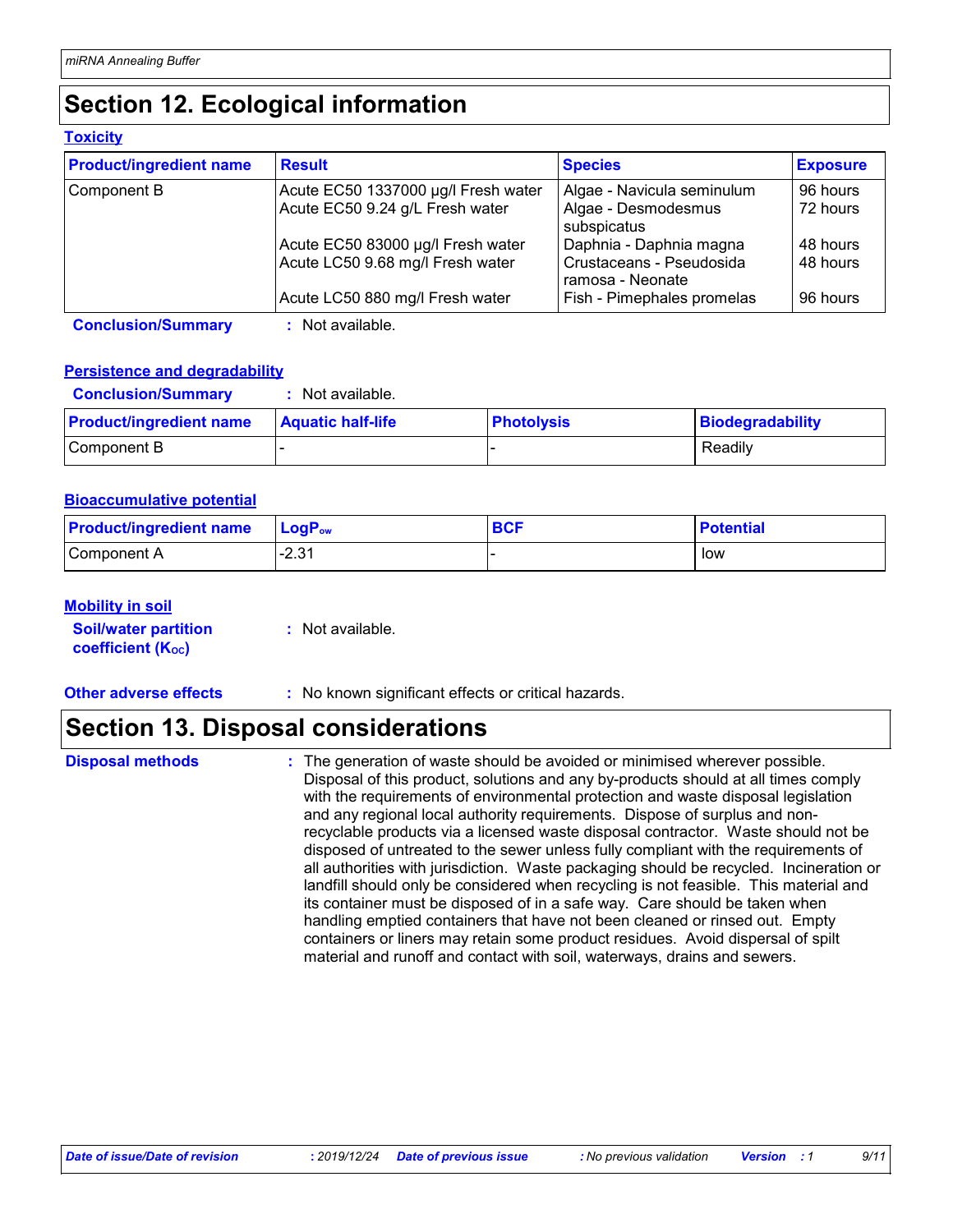### **Section 14. Transport information**

|                                      | <b>UN</b>                | <b>IMDG</b>              | <b>IATA</b>              |
|--------------------------------------|--------------------------|--------------------------|--------------------------|
| <b>UN number</b>                     | Not regulated.           | Not regulated.           | Not regulated.           |
| <b>UN proper</b><br>shipping name    | $\overline{\phantom{0}}$ | $\overline{\phantom{0}}$ |                          |
| <b>Transport hazard</b><br>class(es) | $\overline{\phantom{a}}$ | $\overline{\phantom{0}}$ |                          |
| <b>Packing group</b>                 | $\overline{\phantom{a}}$ | $\overline{\phantom{a}}$ | $\overline{\phantom{0}}$ |
| <b>Environmental</b><br>hazards      | No.                      | No.                      | No.                      |

#### **Special precautions for user : Transport within user's premises:** always transport in closed containers that are upright and secure. Ensure that persons transporting the product know what to do in the event of an accident or spillage.

**Transport in bulk according :** Not available. **to Annex II of Marpol and the IBC Code**

### **Section 15. Regulatory information**

#### **International regulations**

**Chemical Weapon Convention List Schedules I, II & III Chemicals**

Not listed.

#### **Montreal Protocol (Annexes A, B, C, E)**

Not listed.

**Stockholm Convention on Persistent Organic Pollutants**

Not listed.

**Rotterdam Convention on Prior Informed Consent (PIC)**

Not listed.

**UNECE Aarhus Protocol on POPs and Heavy Metals**

Not listed.

### **Section 16. Other information**

| <b>History</b>                    |                          |
|-----------------------------------|--------------------------|
| Date of issue/Date of<br>revision | : 2019/12/24             |
| Date of previous issue            | : No previous validation |
| <b>Version</b>                    | $\cdot$ 1                |
| <b>Prepared by</b>                | : Sphera Solutions       |